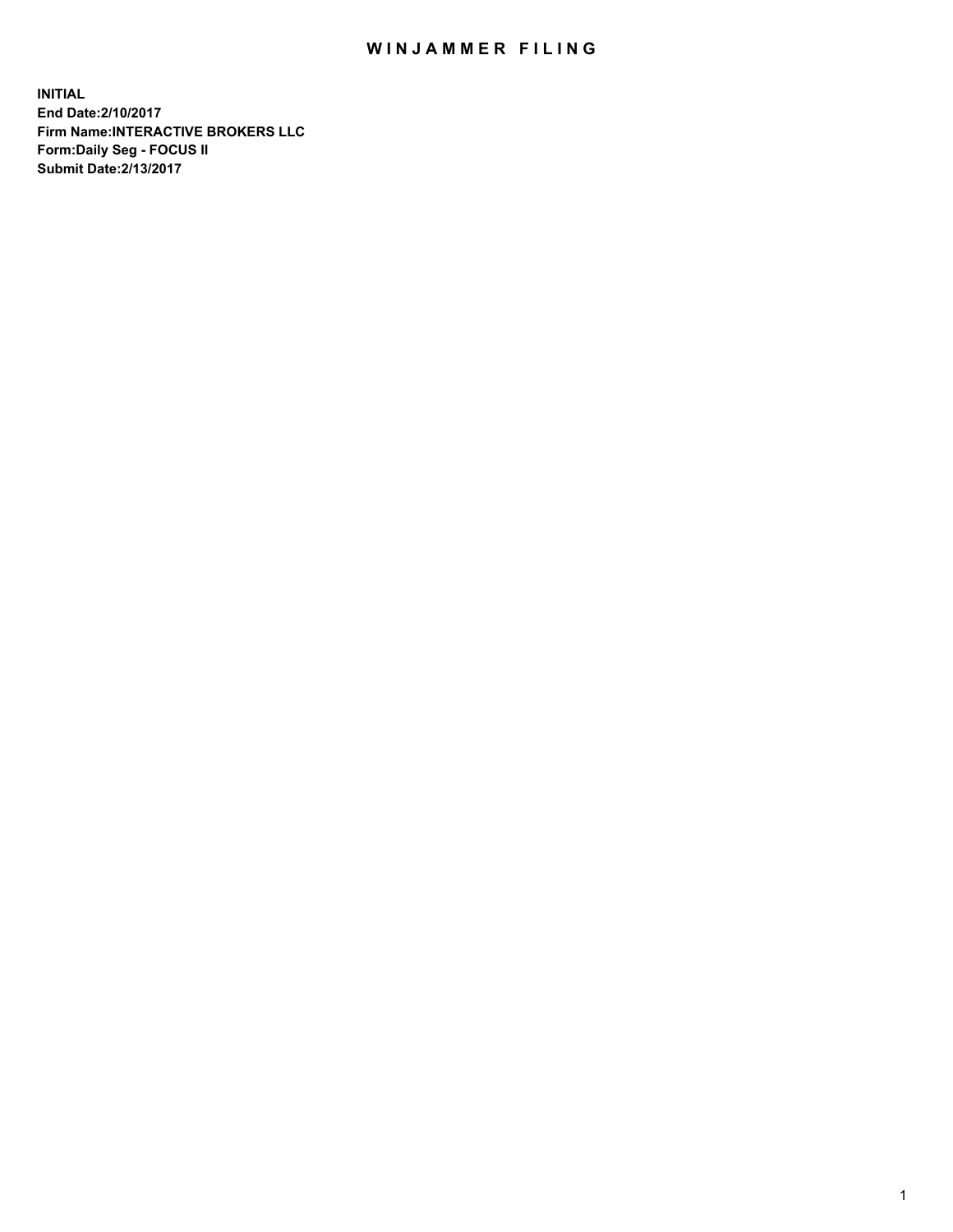## **INITIAL End Date:2/10/2017 Firm Name:INTERACTIVE BROKERS LLC Form:Daily Seg - FOCUS II Submit Date:2/13/2017 Daily Segregation - Cover Page**

| Name of Company<br><b>Contact Name</b><br><b>Contact Phone Number</b><br><b>Contact Email Address</b>                                                                                                                                                                                                                          | <b>INTERACTIVE BROKERS LLC</b><br><b>James Menicucci</b><br>203-618-8085<br>jmenicucci@interactivebrokers.c<br>om |
|--------------------------------------------------------------------------------------------------------------------------------------------------------------------------------------------------------------------------------------------------------------------------------------------------------------------------------|-------------------------------------------------------------------------------------------------------------------|
| FCM's Customer Segregated Funds Residual Interest Target (choose one):<br>a. Minimum dollar amount: ; or<br>b. Minimum percentage of customer segregated funds required:% ; or<br>c. Dollar amount range between: and; or<br>d. Percentage range of customer segregated funds required between: % and %.                       | $\overline{\mathbf{0}}$<br>0<br>155,000,000 245,000,000<br>00                                                     |
| FCM's Customer Secured Amount Funds Residual Interest Target (choose one):<br>a. Minimum dollar amount: ; or<br>b. Minimum percentage of customer secured funds required:%; or<br>c. Dollar amount range between: and; or<br>d. Percentage range of customer secured funds required between: % and %.                          | $\overline{\mathbf{0}}$<br>0<br>80,000,000 120,000,000<br>00                                                      |
| FCM's Cleared Swaps Customer Collateral Residual Interest Target (choose one):<br>a. Minimum dollar amount: ; or<br>b. Minimum percentage of cleared swaps customer collateral required:% ; or<br>c. Dollar amount range between: and; or<br>d. Percentage range of cleared swaps customer collateral required between:% and%. | $\overline{\mathbf{0}}$<br>$\overline{\mathbf{0}}$<br>00<br>0 <sub>0</sub>                                        |

Attach supporting documents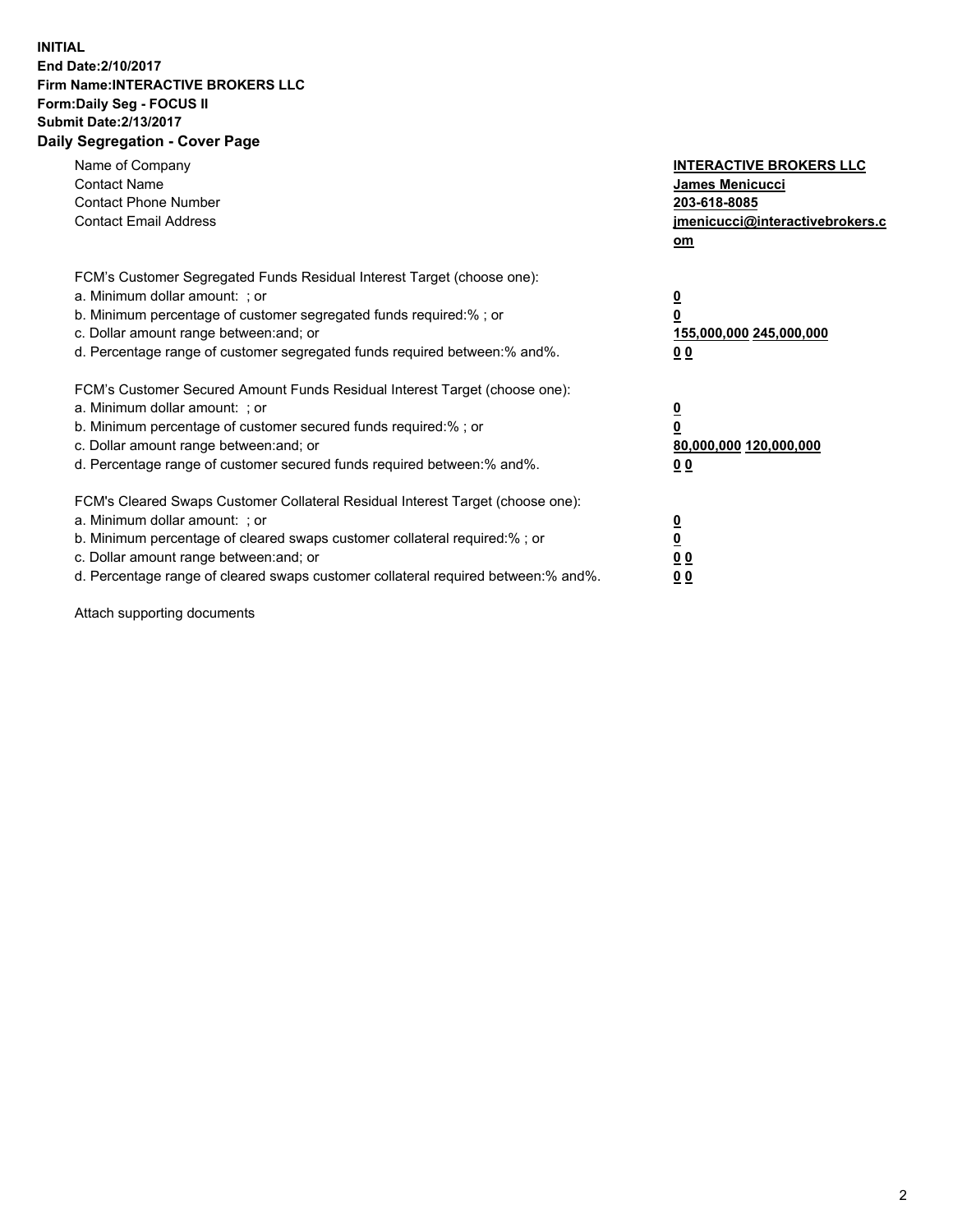## **INITIAL End Date:2/10/2017 Firm Name:INTERACTIVE BROKERS LLC Form:Daily Seg - FOCUS II**

|     | <b>Submit Date: 2/13/2017</b>                                                                              |                                  |
|-----|------------------------------------------------------------------------------------------------------------|----------------------------------|
|     | <b>Daily Segregation - Secured Amounts</b>                                                                 |                                  |
|     | Foreign Futures and Foreign Options Secured Amounts                                                        |                                  |
|     | Amount required to be set aside pursuant to law, rule or regulation of a foreign                           | $0$ [7305]                       |
|     | government or a rule of a self-regulatory organization authorized thereunder                               |                                  |
| 1.  | Net ledger balance - Foreign Futures and Foreign Option Trading - All Customers                            |                                  |
|     | A. Cash                                                                                                    | 341,792,755 [7315]               |
|     | B. Securities (at market)                                                                                  | $0$ [7317]                       |
| 2.  | Net unrealized profit (loss) in open futures contracts traded on a foreign board of trade                  | 12,711,430 [7325]                |
| 3.  | Exchange traded options                                                                                    |                                  |
|     | a. Market value of open option contracts purchased on a foreign board of trade                             | 196,587 [7335]                   |
|     | b. Market value of open contracts granted (sold) on a foreign board of trade                               | -22,024 [7337]                   |
| 4.  | Net equity (deficit) (add lines 1.2. and 3.)                                                               | 354,678,748 [7345]               |
| 5.  | Account liquidating to a deficit and account with a debit balances - gross amount                          | 168,752 [7351]                   |
|     | Less: amount offset by customer owned securities                                                           | 0 [7352] 168,752 [7354]          |
| 6.  | Amount required to be set aside as the secured amount - Net Liquidating Equity                             | 354,847,500 [7355]               |
|     | Method (add lines 4 and 5)                                                                                 |                                  |
| 7.  | Greater of amount required to be set aside pursuant to foreign jurisdiction (above) or line                | 354,847,500 [7360]               |
|     | 6.                                                                                                         |                                  |
|     | FUNDS DEPOSITED IN SEPARATE REGULATION 30.7 ACCOUNTS                                                       |                                  |
| 1.  | Cash in banks                                                                                              |                                  |
|     | A. Banks located in the United States                                                                      | 1,500,000 [7500]                 |
|     | B. Other banks qualified under Regulation 30.7                                                             | 0 [7520] 1,500,000 [7530]        |
| 2.  | Securities                                                                                                 |                                  |
|     | A. In safekeeping with banks located in the United States                                                  | 394,180,870 [7540]               |
|     | B. In safekeeping with other banks qualified under Regulation 30.7                                         | 0 [7560] 394,180,870 [7570]      |
| 3.  | Equities with registered futures commission merchants                                                      |                                  |
|     | A. Cash                                                                                                    | $0$ [7580]                       |
|     | <b>B.</b> Securities                                                                                       | $0$ [7590]                       |
|     | C. Unrealized gain (loss) on open futures contracts                                                        | 0 [7600]                         |
|     | D. Value of long option contracts                                                                          | $0$ [7610]                       |
|     | E. Value of short option contracts                                                                         | 0 [7615] 0 [7620]                |
| 4.  | Amounts held by clearing organizations of foreign boards of trade                                          |                                  |
|     | A. Cash                                                                                                    | $0$ [7640]                       |
|     | <b>B.</b> Securities                                                                                       | $0$ [7650]                       |
|     | C. Amount due to (from) clearing organization - daily variation                                            | 0 [7660]                         |
|     | D. Value of long option contracts                                                                          | $0$ [7670]                       |
|     | E. Value of short option contracts                                                                         | 0 [7675] 0 [7680]                |
| 5.  | Amounts held by members of foreign boards of trade                                                         |                                  |
|     | A. Cash                                                                                                    | 74,734,969 [7700]                |
|     | <b>B.</b> Securities                                                                                       | $0$ [7710]                       |
|     | C. Unrealized gain (loss) on open futures contracts                                                        | 6,161,997 [7720]                 |
|     | D. Value of long option contracts                                                                          | 196,587 [7730]                   |
|     | E. Value of short option contracts                                                                         | -22,024 [7735] 81,071,529 [7740] |
| 6.  | Amounts with other depositories designated by a foreign board of trade                                     | 0 [7760]                         |
| 7.  | Segregated funds on hand                                                                                   | $0$ [7765]                       |
| 8.  | Total funds in separate section 30.7 accounts                                                              | 476,752,399 [7770]               |
| 9.  | Excess (deficiency) Set Aside for Secured Amount (subtract line 7 Secured Statement<br>Page 1 from Line 8) | 121,904,899 [7380]               |
| 10. | Management Target Amount for Excess funds in separate section 30.7 accounts                                | 80,000,000 [7780]                |
| 11. | Excess (deficiency) funds in separate 30.7 accounts over (under) Management Target                         | 41,904,899 [7785]                |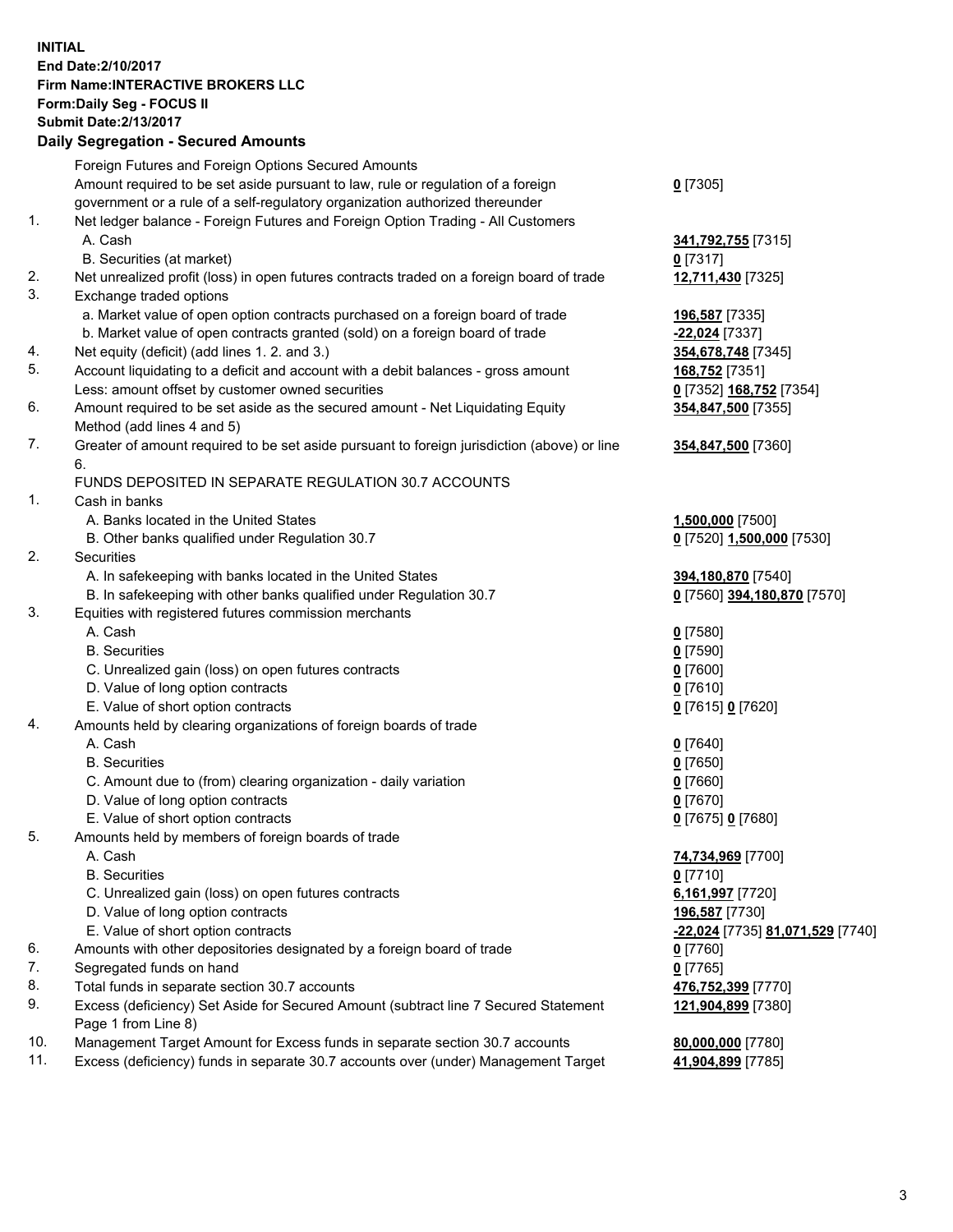**INITIAL End Date:2/10/2017 Firm Name:INTERACTIVE BROKERS LLC Form:Daily Seg - FOCUS II Submit Date:2/13/2017 Daily Segregation - Segregation Statement** SEGREGATION REQUIREMENTS(Section 4d(2) of the CEAct) 1. Net ledger balance A. Cash **3,335,637,989** [7010] B. Securities (at market) **0** [7020] 2. Net unrealized profit (loss) in open futures contracts traded on a contract market **-75,231,865** [7030] 3. Exchange traded options A. Add market value of open option contracts purchased on a contract market **117,195,238** [7032] B. Deduct market value of open option contracts granted (sold) on a contract market **-203,700,405** [7033] 4. Net equity (deficit) (add lines 1, 2 and 3) **3,173,900,957** [7040] 5. Accounts liquidating to a deficit and accounts with debit balances - gross amount **158,556** [7045] Less: amount offset by customer securities **0** [7047] **158,556** [7050] 6. Amount required to be segregated (add lines 4 and 5) **3,174,059,513** [7060] FUNDS IN SEGREGATED ACCOUNTS 7. Deposited in segregated funds bank accounts A. Cash **117,156,489** [7070] B. Securities representing investments of customers' funds (at market) **1,981,777,165** [7080] C. Securities held for particular customers or option customers in lieu of cash (at market) **0** [7090] 8. Margins on deposit with derivatives clearing organizations of contract markets A. Cash **20,808,718** [7100] B. Securities representing investments of customers' funds (at market) **1,379,740,306** [7110] C. Securities held for particular customers or option customers in lieu of cash (at market) **0** [7120] 9. Net settlement from (to) derivatives clearing organizations of contract markets **-9,252,240** [7130] 10. Exchange traded options A. Value of open long option contracts **117,192,739** [7132] B. Value of open short option contracts **-203,700,191** [7133] 11. Net equities with other FCMs A. Net liquidating equity **0** [7140] B. Securities representing investments of customers' funds (at market) **0** [7160] C. Securities held for particular customers or option customers in lieu of cash (at market) **0** [7170] 12. Segregated funds on hand **0** [7150] 13. Total amount in segregation (add lines 7 through 12) **3,403,722,986** [7180] 14. Excess (deficiency) funds in segregation (subtract line 6 from line 13) **229,663,473** [7190] 15. Management Target Amount for Excess funds in segregation **155,000,000** [7194]

16. Excess (deficiency) funds in segregation over (under) Management Target Amount Excess

**74,663,473** [7198]